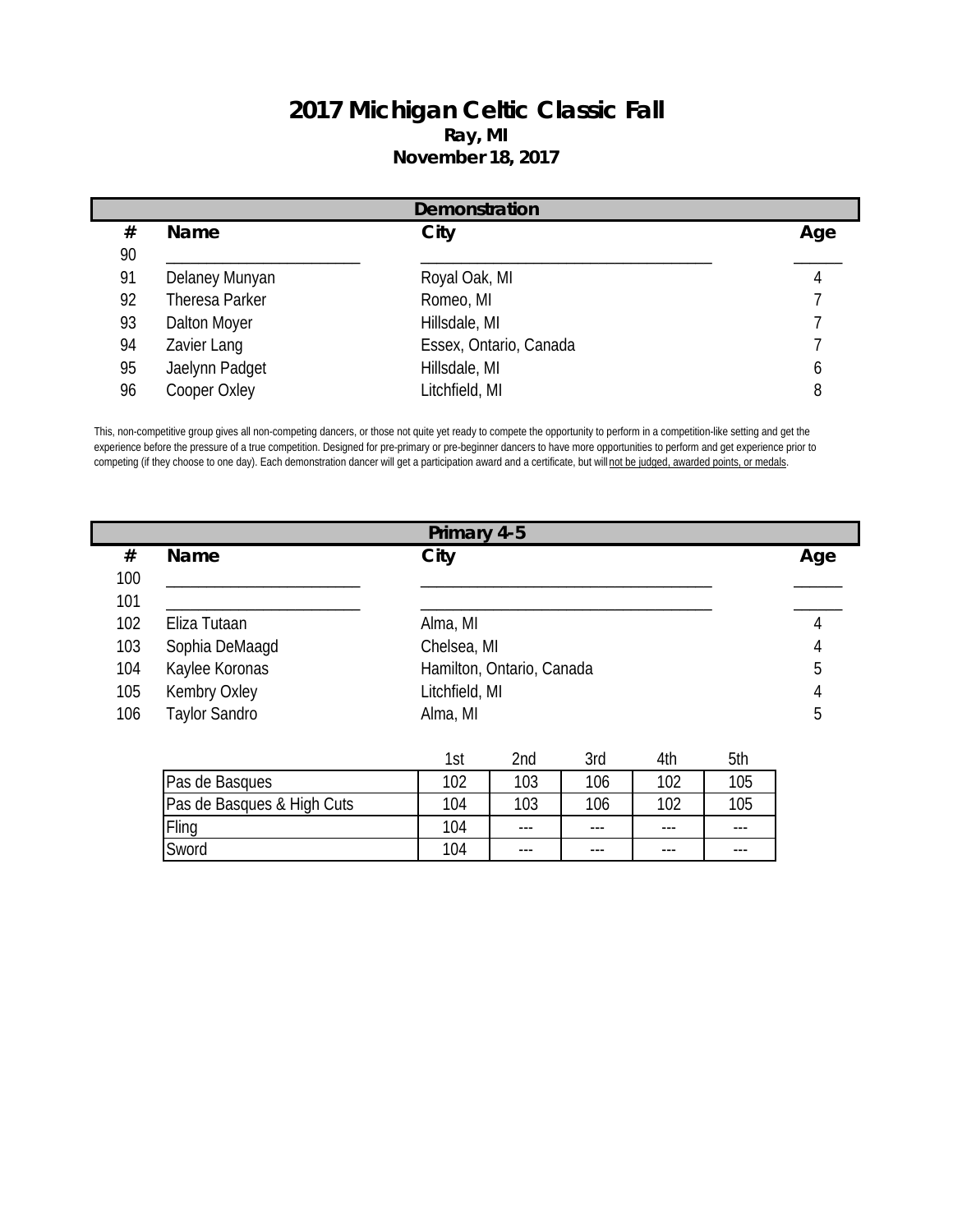|     | Primary 6             |                     |     |  |  |  |
|-----|-----------------------|---------------------|-----|--|--|--|
| #   | Name                  | City                | Age |  |  |  |
| 110 |                       |                     |     |  |  |  |
| 111 |                       |                     |     |  |  |  |
| 112 | Michaela Munyan       | Royal Oak, MI       | O   |  |  |  |
| 113 | Addington Strychalski | Northville, MI      | 6   |  |  |  |
| 114 | Giana Coscia          | Westland, MI        | b   |  |  |  |
| 115 | Alice Makwoski        | Chicago, IL         | b   |  |  |  |
| 116 | Kyleigh Nestor        | Milford, MI         | O   |  |  |  |
| 117 | <b>Emily Mervich</b>  | Shelby Township, MI | b   |  |  |  |

|                            | 1st | 2nd | 3rd | 4th | 5th   | 6th   |
|----------------------------|-----|-----|-----|-----|-------|-------|
| Pas de Basques             | 114 | 116 | 117 | 113 | 112   | 115   |
| Pas de Basques & High Cuts | 114 | 116 | 117 | 113 | 115   | 112   |
| Fling                      | 116 | 117 | 113 | 110 | $---$ | $---$ |
| Sword                      |     |     |     |     | $---$ | $---$ |

*The number of awards presented was based on the dancer-to-prize ratio recommended by FUSTA - awarding 2 places less than dancers competiting, up to 6 places. Number of dancers is based on the total number of dancers actually competing, meaning those who physically danced on the stage. Dancers who registered but did not compete are not counted for placings awarded.* 

*Groups are divided to allow majority of groups to give out to 6 medal placings under this guideline.*

*NOTE: this ratio was NOT used in the primary or choreography categories!*

|     | <b>Beginner 7</b>     |                                                         |     |  |  |  |
|-----|-----------------------|---------------------------------------------------------|-----|--|--|--|
| #   | Name                  | City                                                    | Age |  |  |  |
| 200 |                       |                                                         |     |  |  |  |
| 201 |                       |                                                         |     |  |  |  |
| 202 | Pixie Lang            | Essex, Ontario, Canada                                  |     |  |  |  |
| 203 | Nadia DeMaaqd         | Chelsea, MI                                             |     |  |  |  |
| 204 | Ainsley McConkie      | St. Louis, MI                                           |     |  |  |  |
| 205 | Abigail Brown         | St. Louis, MI                                           |     |  |  |  |
| 206 | <b>Allison Sandro</b> | Alma, MI                                                |     |  |  |  |
| 207 | Nora Vozar            | Ithaca, MI                                              |     |  |  |  |
|     |                       | 2rd<br>4 <sup>th</sup><br><b>Ond</b><br>1 <sub>ct</sub> |     |  |  |  |

|                | 1st | 2nd | 3rd     | 4th |
|----------------|-----|-----|---------|-----|
| Flora          | 207 | 206 | ---     | --- |
| Fling          | 206 | 205 | 207     | 203 |
| Sword          | 205 | 207 | 206     | 203 |
| Seann Triubhas | 206 | 205 | $- - -$ | --- |
| <b>TROPHY</b>  | 206 |     |         |     |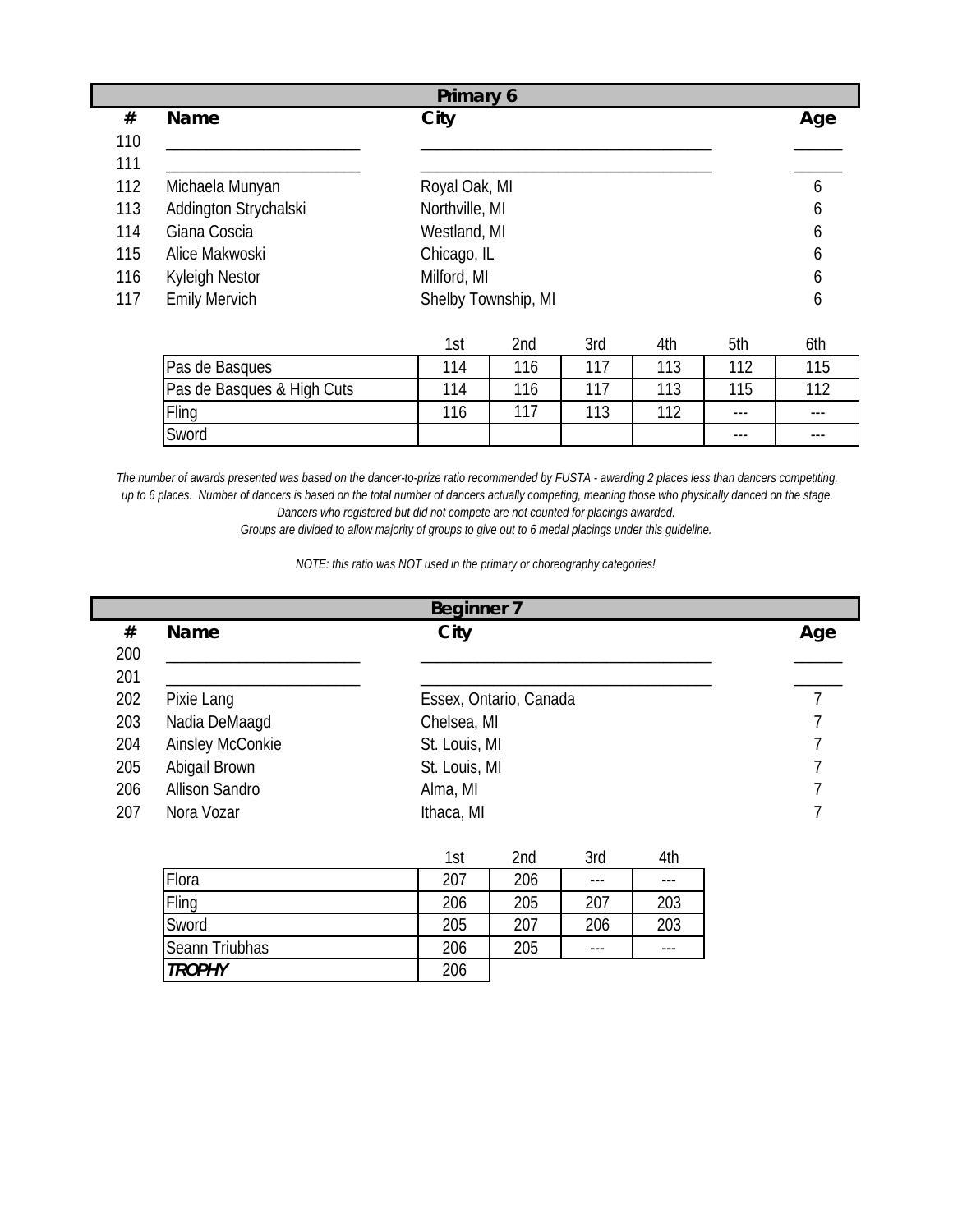|     | <b>Beginner 8-9</b>           |                               |     |  |  |  |
|-----|-------------------------------|-------------------------------|-----|--|--|--|
| #   | <b>Name</b>                   | City                          | Age |  |  |  |
| 210 |                               |                               |     |  |  |  |
| 211 |                               |                               |     |  |  |  |
| 212 | Katie Lindsay                 | Ingersoll, Ontario, Canada    | 9   |  |  |  |
| 213 | Evelyn Kemler                 | Dansville, MI                 | 8   |  |  |  |
| 215 | Clara Liedke                  | Alma, MI                      | 8   |  |  |  |
| 216 | Leah Fawcett                  | Sebringville, Ontario, Canada | 8   |  |  |  |
| 217 | <b>Billie MacDonald-Moore</b> | Brantford, Ontario, Canada    | 9   |  |  |  |
| 218 | Kamden Nestor                 | Milford, MI                   | 9   |  |  |  |
| 219 | Rowan Burkel                  | Chelsea, MI                   | 8   |  |  |  |
| 220 | Keira Prong                   | London, Ontario, Canada       | 8   |  |  |  |
| 221 | <b>Genavieve Cox</b>          | St. Louis, MI                 | 8   |  |  |  |

|                | 1st | 2nd | 3rd | 4th   | 5th   | 6th   |
|----------------|-----|-----|-----|-------|-------|-------|
| Flora          | 213 | 215 | 212 | $---$ | $---$ | $---$ |
| Fling          | 213 | 221 | 219 | 215   | 218   | 212   |
| Sword          | 215 | 218 | 212 | 221   | 219   | 216   |
| Seann Triubhas | 213 | 215 | 212 | 218   | 221   | 216   |
| <b>TROPHY</b>  | 213 |     |     |       |       |       |

| Beginner 10 & Over |                   |                             |     |  |  |
|--------------------|-------------------|-----------------------------|-----|--|--|
| #                  | Name              | City                        | Age |  |  |
| 230                |                   |                             |     |  |  |
| 231                | Sofi Matsson      | Sarnia, Ontario, Canada     | 10  |  |  |
| 232                | Daveena Moyer     | Hillsdale, MI               | 12  |  |  |
| 233                | Emma Pomeroy      | Chatham, IL                 | 10  |  |  |
| 234                | Juliana Bishop    | Midland, MI                 | 10  |  |  |
| 235                | Miranda Brandon   | Hillsdale, MI               | 12  |  |  |
| 236                | Brinna Wenzel     | Manchester, MI              | 10  |  |  |
| 237                | Isabella Murphy   | Chelsea, MI                 | 11  |  |  |
| 238                | Isobel MacLachlan | St. George, Ontario, Canada | 10  |  |  |
| 239                | Carsyn Mckee      | Bay City, MI                | 10  |  |  |
| 240                | Alexandria Poosch | Oxford, MI                  | 13  |  |  |
| 242                | Keegan Oxley      | Litchfield, MI              | 10  |  |  |

|                | 1st | 2nd | 3rd | 4th | 5th | 6th |
|----------------|-----|-----|-----|-----|-----|-----|
| Flora          | 231 | 233 | 235 | 237 | 242 | 239 |
| Fling          | 240 | 231 | 236 | 238 | 237 | 242 |
| Sword          | 238 | 240 | 235 | 237 | 231 | 239 |
| Seann Triubhas | 235 | 240 | 231 | 238 | 237 | 242 |
| <b>TROPHY</b>  | 231 |     |     |     |     |     |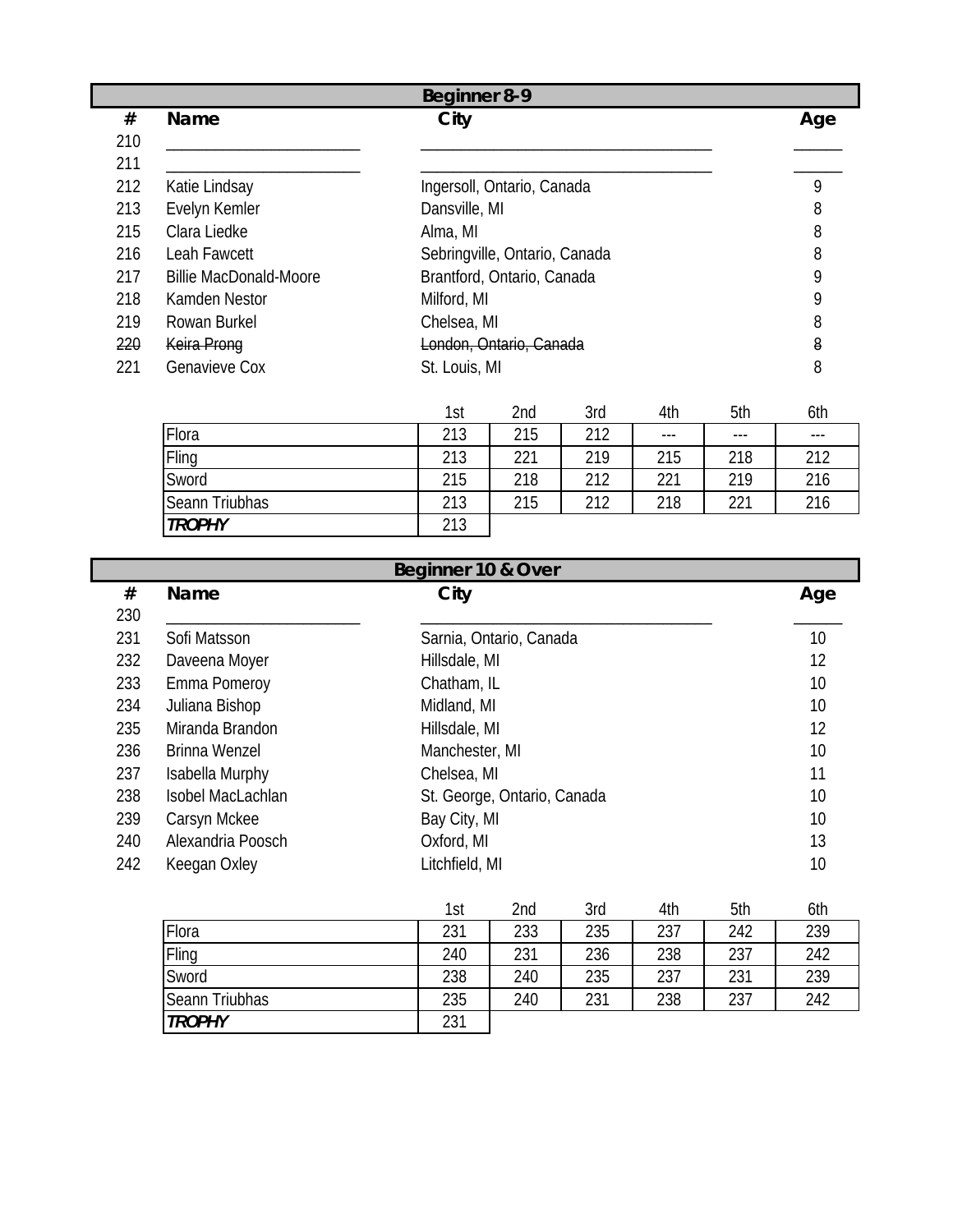|     | Novice 10 & Under      |                              |     |  |  |  |
|-----|------------------------|------------------------------|-----|--|--|--|
| #   | <b>Name</b>            | City                         | Age |  |  |  |
| 299 | <b>Ashley Sherwood</b> | Chelsea, MI                  | 9   |  |  |  |
| 300 | Dakota McDonald        | Bowmanville, Ontario, Canada | 10  |  |  |  |
| 301 | Cecilia Costello       | Troy, MI                     | 10  |  |  |  |
| 302 | Josie Tallman          | Bay City, MI                 | 9   |  |  |  |
| 303 | Piper Johnson          | West Bloomfield, MI          | 9   |  |  |  |
| 304 | Nysha Ghelani          | Haslett, MI                  | 8   |  |  |  |
| 305 | Tessa Gryc             | Traverse City, MI            | 9   |  |  |  |
| 307 | Aisla Wright           | London, Ontario, Canada      | O   |  |  |  |
| 309 | Emma Rito              | Beverly Hills, MI            | 9   |  |  |  |
| 310 | Rochelle Lefevre       | Sarnia, Ontario, Canada      | 8   |  |  |  |

|                | 1st | 2nd | 3rd | 4th | 5th | 6th |
|----------------|-----|-----|-----|-----|-----|-----|
| Flora          | 307 | 310 | 300 | 302 | 309 | 301 |
| Fling          | 307 | 310 | 301 | 300 | 309 | 299 |
| Sword          | 307 | 310 | 304 | 309 | 302 | 303 |
| Seann Triubhas | 307 | 310 | 304 | 303 | 301 | 302 |
| <b>TROPHY</b>  | 307 |     |     |     |     |     |

|     | Novice 11 & Over           |                         |     |  |  |  |  |  |
|-----|----------------------------|-------------------------|-----|--|--|--|--|--|
| #   | <b>Name</b>                | City                    | Age |  |  |  |  |  |
| 320 | Ariel Brandon              | Hillsdale, MI           | 11  |  |  |  |  |  |
| 321 | Lindsey Clarke             | Pittsford, MI           | 15  |  |  |  |  |  |
| 322 | Callaghan McCarthy         | Essex, Ontario, Canada  | 15  |  |  |  |  |  |
| 323 | Kensie Lacroix             | Sarnia, Ontario, Canada | 13  |  |  |  |  |  |
| 324 | Silvia Dix                 | Birmingham, MI          | 12  |  |  |  |  |  |
| 325 | Charity Keleman            | Hillsdale, MI           | 15  |  |  |  |  |  |
| 326 | Rose Johnson               | Burton, MI              | 11  |  |  |  |  |  |
| 327 | Diana Makowski             | Chicago, IL             | 14  |  |  |  |  |  |
| 328 | <b>Bailey Graham</b>       | Jonesville, MI          | 14  |  |  |  |  |  |
| 329 | Denali Pomerville          | Haslett, MI             | 11  |  |  |  |  |  |
| 330 | <b>Shannon Noel Hittie</b> | Redford, MI             | 11  |  |  |  |  |  |

|                | 1st | 2nd | 3rd | 4th | 5th | 6th |
|----------------|-----|-----|-----|-----|-----|-----|
| Flora          | 323 | 330 | 321 | 324 | 329 | 320 |
| Fling          | 330 | 320 | 323 | 321 | 325 | 322 |
| Sword          | 323 | 330 | 324 | 320 | 322 | 328 |
| Seann Triubhas | 330 | 323 | 320 | 321 | 322 | 328 |
| <b>TROPHY</b>  | 330 |     |     |     |     |     |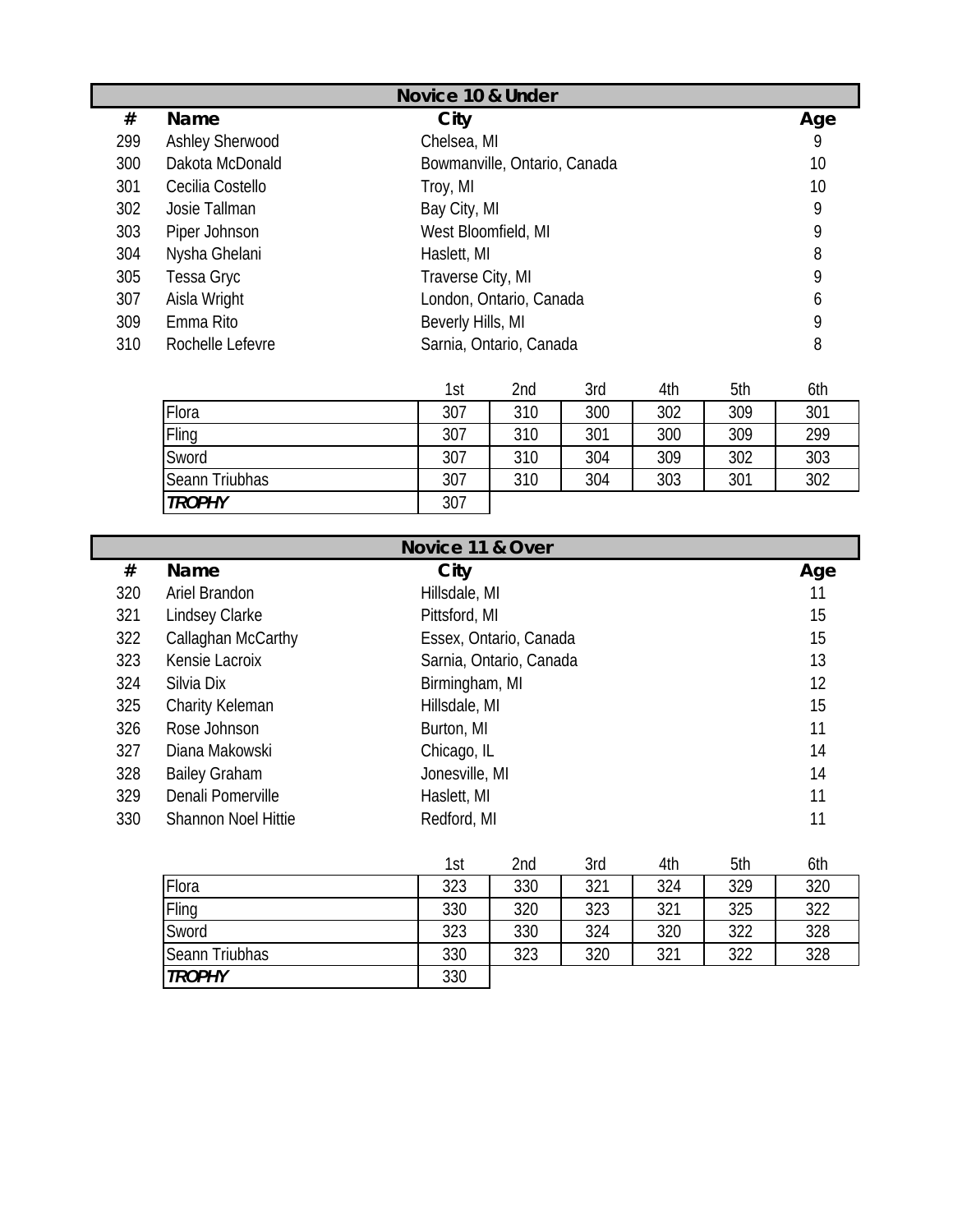| <b>Premier Solo Choreography</b> |                                                                 |                               |            |                              |            |                                        |     |  |  |
|----------------------------------|-----------------------------------------------------------------|-------------------------------|------------|------------------------------|------------|----------------------------------------|-----|--|--|
| $\#$                             | Name                                                            | <b>Dance Name</b>             |            |                              |            |                                        | Age |  |  |
| 350                              |                                                                 |                               |            |                              |            |                                        |     |  |  |
| 351                              | Laura Hester                                                    | Uptown Funk                   | 32         |                              |            |                                        |     |  |  |
| 352                              | Lacey MacDonald-Moore                                           | <b>All That Sass</b>          |            |                              |            |                                        | 13  |  |  |
| 353                              | McKenna Lindsay                                                 | <b>Galway Girl</b>            |            |                              |            |                                        | 15  |  |  |
| 354                              | Aislinn Lanigan                                                 | Song of Angus                 |            |                              |            |                                        | 14  |  |  |
| 355                              | Brenna Kilby                                                    | Lochanside                    |            |                              |            |                                        | 15  |  |  |
| 356                              | Emilia Gruenhagen                                               | Tattie-bogle                  |            |                              |            |                                        | 14  |  |  |
|                                  |                                                                 |                               |            |                              |            |                                        |     |  |  |
|                                  |                                                                 | 1st                           | 2nd        | 3rd                          | 4th        | 5th                                    | 6th |  |  |
|                                  | Premier Solo Choreography                                       | 355                           | 351        | 354                          | 353        | 356                                    | 352 |  |  |
|                                  |                                                                 |                               |            |                              |            |                                        |     |  |  |
|                                  |                                                                 | <b>Group Choreography</b>     |            |                              |            |                                        |     |  |  |
| $\#$<br>360                      | <b>Names</b>                                                    |                               |            |                              |            | <b>Dance Name</b>                      |     |  |  |
| 361                              | Cameron Goldie, Miranda Stefanko, Quinn Goldie, Sophia Cummings |                               |            |                              |            | Celtic Barn Dance                      |     |  |  |
|                                  |                                                                 |                               |            |                              |            |                                        |     |  |  |
|                                  |                                                                 | 1st                           |            |                              |            |                                        |     |  |  |
|                                  | Group Choreography                                              | 361                           |            |                              |            |                                        |     |  |  |
|                                  |                                                                 |                               |            |                              |            |                                        |     |  |  |
| <b>Duet Choreography</b>         |                                                                 |                               |            |                              |            |                                        |     |  |  |
|                                  |                                                                 |                               |            |                              |            |                                        |     |  |  |
| $\#$                             | <b>Names</b>                                                    |                               |            | <b>Dance Name</b>            |            |                                        |     |  |  |
| 370                              |                                                                 |                               |            |                              |            |                                        |     |  |  |
| 371                              | Jennifer & Jessica Craig                                        |                               |            | <b>Tartan Bottomed Girls</b> |            |                                        |     |  |  |
| 372                              | Billie & Lacey MacDonald-Moore                                  |                               |            |                              |            | It Only Takes 1 or 2 To Rule The World |     |  |  |
|                                  |                                                                 |                               |            |                              |            |                                        |     |  |  |
|                                  |                                                                 | 1st                           | 2nd        |                              |            |                                        |     |  |  |
|                                  | Duet Choreography                                               | 371                           | 372        |                              |            |                                        |     |  |  |
|                                  |                                                                 |                               |            |                              |            |                                        |     |  |  |
|                                  |                                                                 | Pre-Premier Solo Choreography |            |                              |            |                                        |     |  |  |
| $\#$                             | Name                                                            | <b>Dance Name</b>             |            |                              |            |                                        | Age |  |  |
| 380                              |                                                                 |                               |            |                              |            |                                        |     |  |  |
| 381                              | Callaghan McCarthy                                              | Don't Stop Believing          |            |                              |            |                                        | 15  |  |  |
| 382                              | Aisla Wright                                                    | Deck the Halls                |            |                              |            |                                        | 6   |  |  |
| 383                              | Nadia DeMaagd                                                   | <b>Windy Dances</b>           |            |                              |            |                                        | 7   |  |  |
| 384                              | Diana Makowski                                                  | Celtic Zelda                  |            |                              |            |                                        | 14  |  |  |
|                                  |                                                                 |                               |            |                              |            |                                        |     |  |  |
|                                  | Pre-Premier Solo Choreography                                   | 1st<br>382                    | 2nd<br>381 | 3rd<br>384                   | 4th<br>383 |                                        |     |  |  |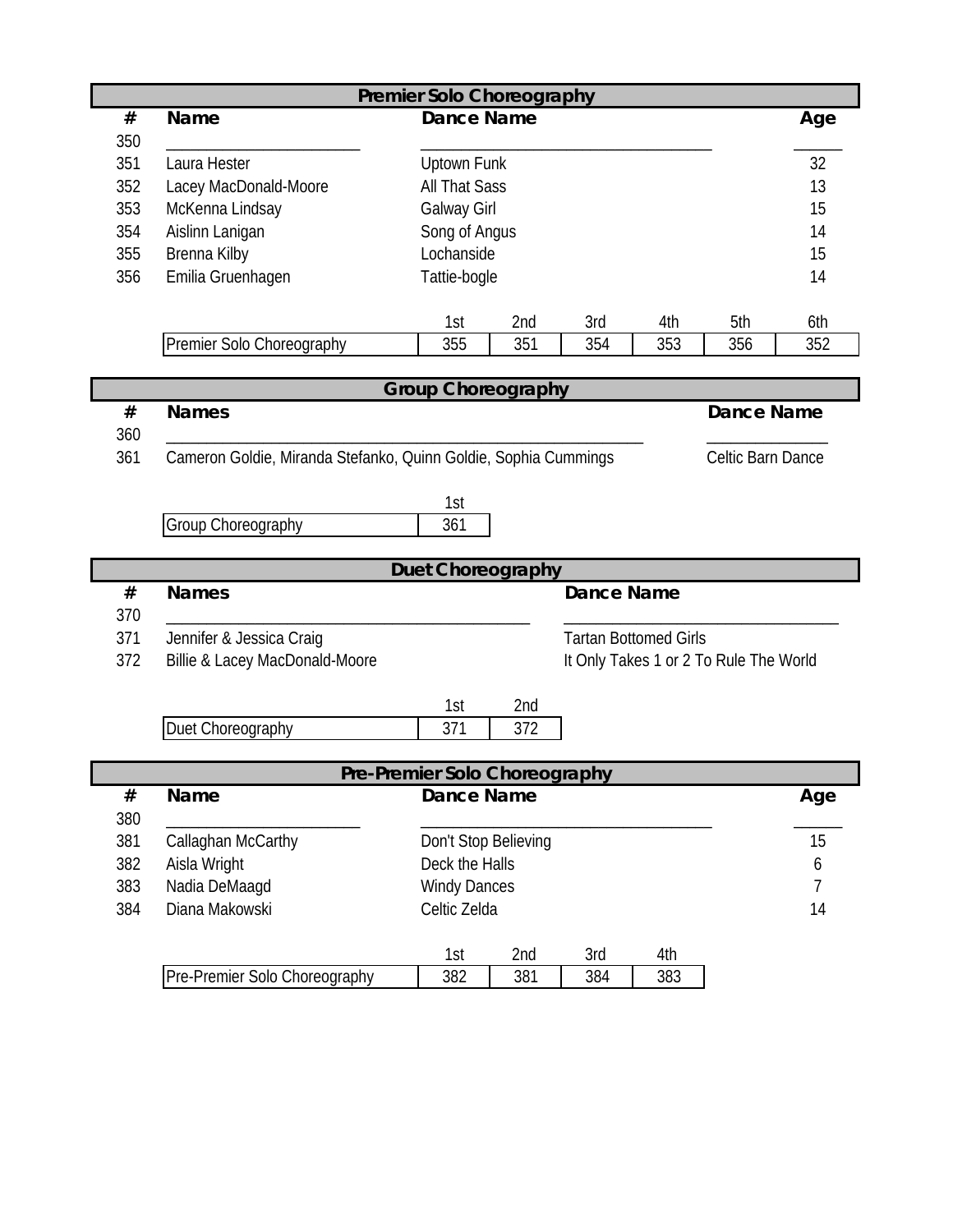|     |                     | Intermediate                    |     |
|-----|---------------------|---------------------------------|-----|
| #   | Name                | City                            | Age |
| 400 |                     |                                 |     |
| 401 |                     |                                 |     |
| 402 | Anna Cantennaci     | Macomb, MI                      | 16  |
| 403 | Magdalene Callender | Lansing, MI                     | 11  |
| 404 | Ava Byrne           | Novi, MI                        | 12  |
| 405 | Morgan Frantz       | New Carlisle, OH                | 15  |
| 406 | Brayden Liedke      | Alma, MI                        | 11  |
| 407 | Lauren Welker       | Dayton, OH                      | 32  |
| 408 | Hayleigh Hodgins    | Lucan, Ontario, Canada          | 9   |
| 409 | Abby Fawcett        | Sebringville, Ontario, Canada   | 11  |
| 410 | Jenna Charlton      | Bright's Grove, Ontario, Canada | 10  |
| 411 | Ivy David           | Ferndale, MI                    | 9   |
| 412 | Alyssa Redmann      | Milford, MI                     | 9   |
| 413 | Callum Gruenhagen   | Westland, MI                    | 11  |

|                | 1st | 2nd | 3rd | 4th | 5th | 6th |
|----------------|-----|-----|-----|-----|-----|-----|
| Flora          | 409 | 410 | 404 | 403 | 412 | 413 |
| Laddie         | 404 | 403 | 410 | 409 | 413 | 402 |
| Fling          | 410 | 407 | 409 | 408 | 404 | 411 |
| Seann Triubhas | 410 | 404 | 403 | 405 | 413 | 409 |
| <b>TROPHY</b>  | 410 |     |     |     |     |     |

Most Promising Intermediate 403 - Magdalene Callender

| Premier 11 & Under |                             |                            |     |  |  |  |
|--------------------|-----------------------------|----------------------------|-----|--|--|--|
| #                  | <b>Name</b>                 | City                       | Age |  |  |  |
| 420                |                             |                            |     |  |  |  |
| 421                | Miranda Stefanko            | Holly, MI                  |     |  |  |  |
| 422                | Cayla Barr-Colby            | Shelby Township, MI        |     |  |  |  |
| 423                | MacKenna Leonard            | London, Ontario, Canada    | 9   |  |  |  |
| 424                | Quinn Goldie                | Grand Blanc, MI            | 10  |  |  |  |
| 425                | Isabella Haffner            | Sterling Heights, MI       | 11  |  |  |  |
| 426                | Sophia Cummings             | White Lake, MI             | 9   |  |  |  |
| 427                | Elizabeth Faglie            | Rochester Hills, MI        | 10  |  |  |  |
| 428                | Katharine Carnegie          | Woodstock, Ontario, Canada | 10  |  |  |  |
| 429                | <b>Claire VanSteenkiste</b> | Ray, MI                    | 9   |  |  |  |

|                | 1st | 2nd | 3rd | 4th | 5th | 6th |
|----------------|-----|-----|-----|-----|-----|-----|
| Flora          | 427 | 429 | 421 | 422 | 424 | 426 |
| Measure        | 427 | 426 | 424 | 422 | 429 | 423 |
| Fling          | 427 | 429 | 422 | 421 | 424 | 426 |
| Seann Triubhas | 427 | 421 | 422 | 429 | 424 | 426 |
| <b>TROPHY</b>  | 427 |     |     |     |     |     |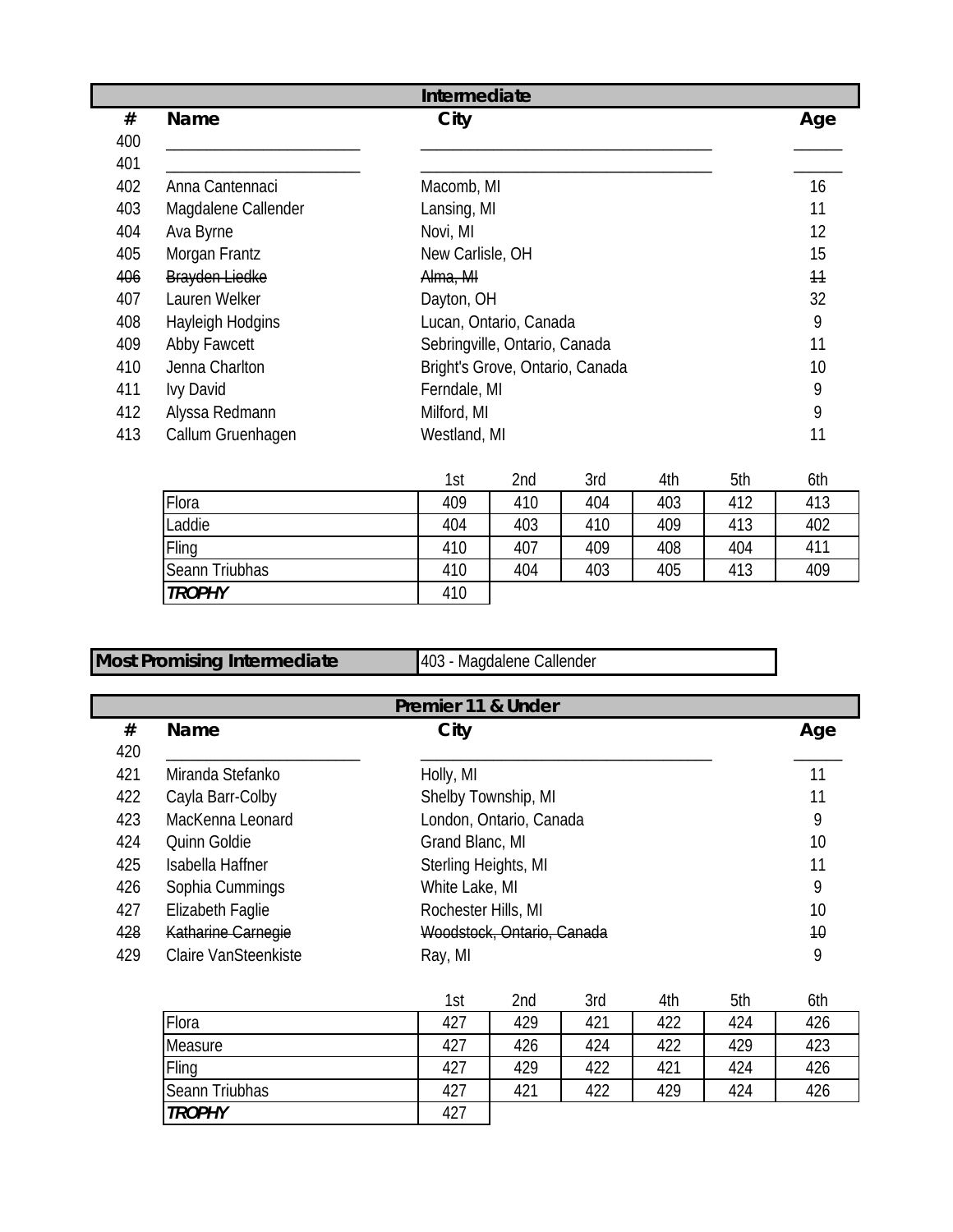|     |                       | Premier 12-13                         |     |
|-----|-----------------------|---------------------------------------|-----|
| #   | <b>Name</b>           | City                                  | Age |
| 430 |                       |                                       |     |
| 431 |                       |                                       |     |
| 432 | Abigail McCollum      | Deerton, MI                           | 12  |
| 433 | Shaelin Hodgins       | Lucan, Ontario, Canada                | 12  |
| 434 | Paige Fawcett         | Sebringville, Ontario, Canada         | 13  |
| 435 | Lacey MacDonald-Moore | Brantford, Ontario, Canada            | 13  |
| 436 | Gillean Grace Lobeck  | St. Clair, MI                         | 12  |
| 437 | Rosalyn Agapito       | Windsor, Ontario, Canada              | 13  |
| 438 | Eleanor Truckel       | Novi, MI                              | 13  |
| 439 | Elise Cheyne          | <del>Cambridge, Ontario, Canada</del> | 43  |

|                | 1st | 2nd | 3rd | 4th | 5th | 6th   |
|----------------|-----|-----|-----|-----|-----|-------|
| Flora          | 435 | 437 | 438 | 436 | 432 | $---$ |
| Measure        | 437 | 438 | 434 | 435 | 432 | $---$ |
| Fling          | 437 | 438 | 432 | 433 | 436 | $---$ |
| Seann Triubhas | 437 | 438 | 433 | 432 | 434 | $---$ |
| <b>TROPHY</b>  | 437 |     |     |     |     |       |

|     | Premier 14-15       |                              |     |  |  |  |  |
|-----|---------------------|------------------------------|-----|--|--|--|--|
| #   | Name                | City                         | Age |  |  |  |  |
| 440 |                     |                              |     |  |  |  |  |
| 441 |                     |                              |     |  |  |  |  |
| 442 | Morgan Aittama      | South Lyon, MI               | 15  |  |  |  |  |
| 443 | Adeline Byrne       | Novi, MI                     | 14  |  |  |  |  |
| 444 | Seonaidh MacLachlan | St. George, Ontario, Canada  | 14  |  |  |  |  |
| 445 | Jordan Green        | LaSalle, Ontario, Canada     | 15  |  |  |  |  |
| 446 | Abby Spitzig        | Owen Sound, Ontario, Canada  | 15  |  |  |  |  |
| 447 | Morgan McMaster     | Paris, Ontario, Canada       | 15  |  |  |  |  |
| 448 | McKenna Lindsay     | Chesterfield, MI             | 15  |  |  |  |  |
| 449 | Aislinn Lanigan     | Stouffville, Ontario, Canada | 14  |  |  |  |  |
| 450 | Lauren Ballard      | Cincinnati, OH               | 14  |  |  |  |  |
| 451 | Brenna Kilby        | Clio, MI                     | 15  |  |  |  |  |
| 452 | Emilia Gruenhagen   | Westland, MI                 | 14  |  |  |  |  |

|                       | 1st | 2nd | 3rd | 4th | 5th | 6th |
|-----------------------|-----|-----|-----|-----|-----|-----|
| Flora                 | 451 | 450 | 448 | 443 | 449 | 452 |
| Measure               | 451 | 450 | 443 | 446 | 448 | 449 |
| Fling                 | 451 | 450 | 443 | 448 | 452 | 442 |
| <b>Seann Triubhas</b> | 451 | 450 | 443 | 448 | 452 | 442 |
| <b>TROPHY</b>         | 451 |     |     |     |     |     |